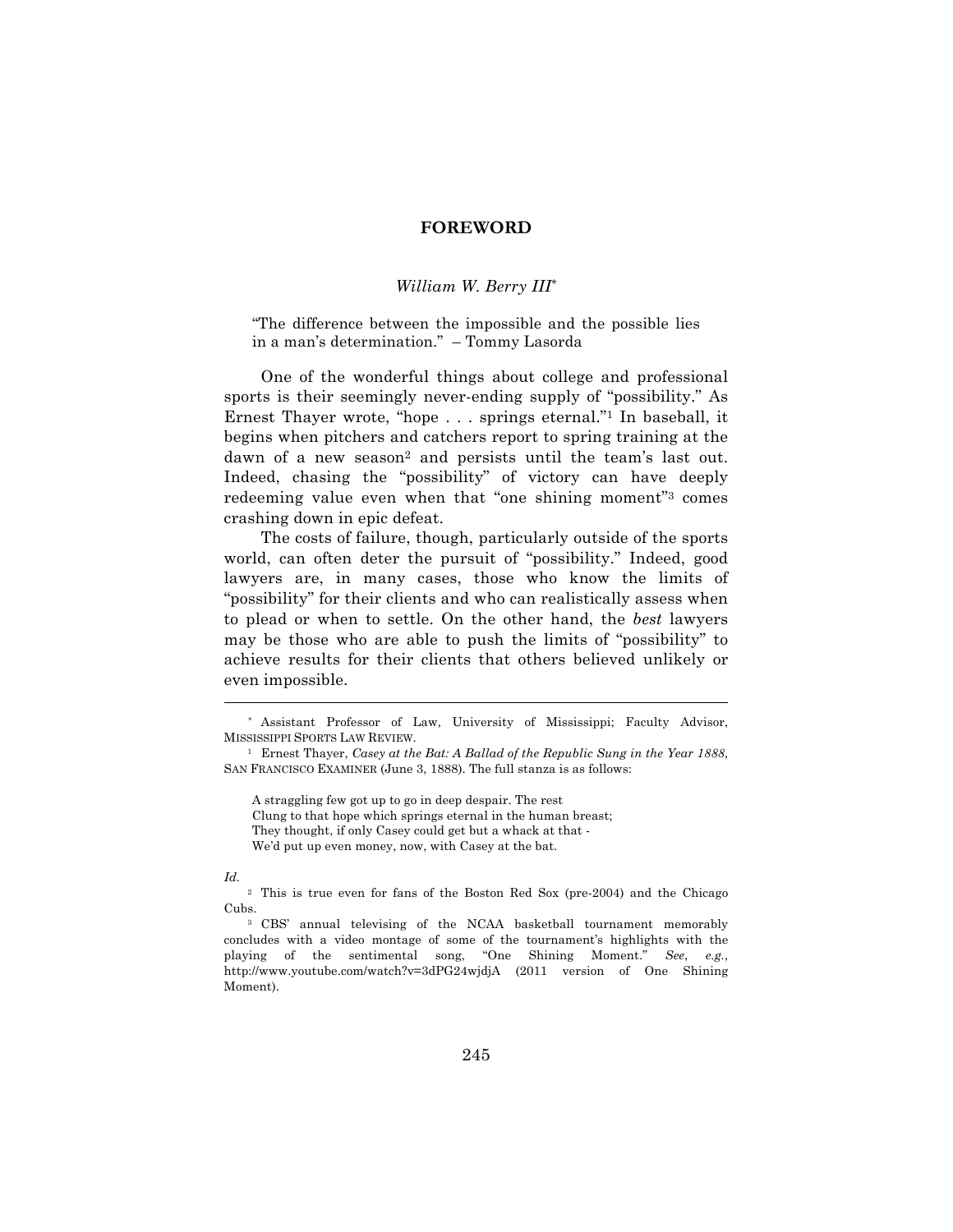All too often, great ideas die as mere "possibilities." The MISSISSIPPI SPORTS LAW REVIEW, thankfully, is not one of these.

That you are reading this is a testament both to the beauty of "possibility" and to the persistence of a small group of University of Mississippi law students pursuing that "possibility." As a law professor, I have quickly discovered that virtually every student I interact with has much to offer—lives full of potential and a wide variety of "possibilities." One of the great privileges of teaching these students is the opportunity I have to play a role, albeit small, in helping students pursue these "possibilities" and turn them into realities.

And it is with great joy over the past year that I have been able to watch the students who created this law review take the idea of "a sports law journal at Ole Miss"—a mere "possibility" just a year ago—and turn it into a successful academic enterprise. Under the leadership of Justin Campbell, who deserves much of the credit for the existence of this law review, the students on the MISSISSIPPI SPORTS LAW REVIEW4 have conducted two wellreceived symposia and have published two issues in the REVIEW's inaugural year.5

In the autumn, the symposium addressed the important topic of the regulation of the use social media by intercollegiate athletes. The distinguished panel included prominent Chicago sports lawyer Timothy Epstein, Professor Meg Penrose of Texas Wesleyan, Professor Jerry Parkinson of Wyoming, and Professors John Wendt and Peter Young of St. Thomas Business School.

This spring, an equally distinguished panel—Dallas lawyer Christian Dennie, Professor Alfred Mathewson of New Mexico, and Professor Rodney Smith of Thomas Jefferson—discussed

<sup>5</sup> Many thanks also go to University of Mississippi Law School Dean Richard Gershon, without whose support this publication would not exist.

 $\overline{a}$ 

<sup>4</sup> The senior editorial board—Justin Campbell, Betsey Sawyer, Joanna Frederick, Adam Ribock, and Sherrod Taylor—did the hard work of creating this organization and convincing Dean Gershon that it was a worthwhile endeavor. Their ideas and vision certainly would not have come to fruition without a core group of their classmates who decided to help make this "possibility" a reality: David Long, Robert Oliveri, Jenna Harris, Elizabeth Young, Joseph Knight, John McMahan, and Jeffrey Graves. It is worth noting that the future looks bright for this organization as well under new editor-in-chief Ryan Becker and the following group of 2Ls: Nicholas Broder, Payton Bramlett, Nicole Jones, Tim Hewitt, Pavan Reddy, Wesley Shelley, Adam Vaughan, Nathan Zhart, Kris Knowles, Kyle Richards, and Lee Thorne.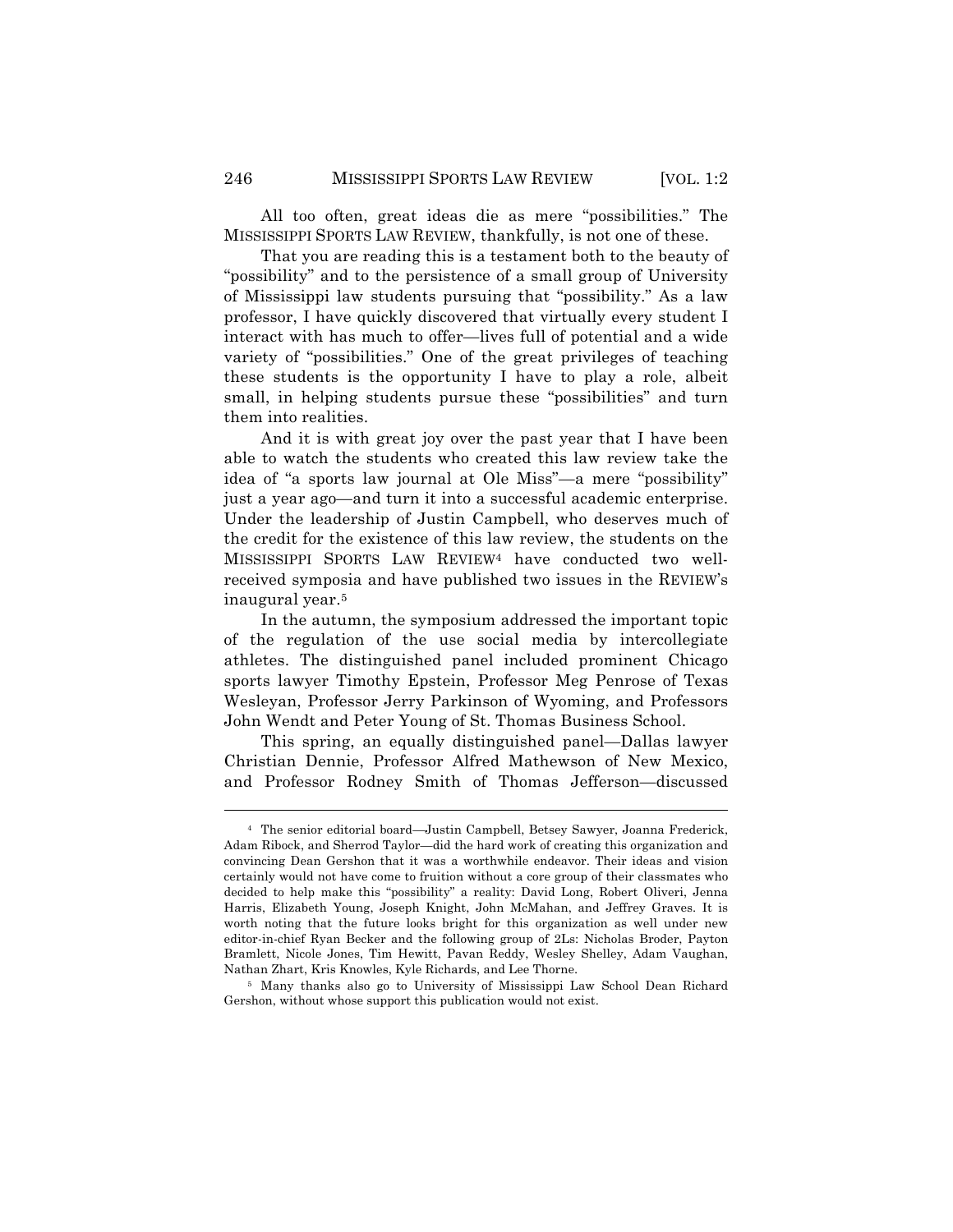2012] *Foreword* 247

many of the legal questions arising from the Bowl Championship Series and conference realignment. Their papers are the subject of this volume.

Perhaps coincidentally, "possibility" is at the heart of much of this volume–the "possibility" of reform in intercollegiate athletics. The "how" and "why" of reform remain, of course, the subjects of heated debate. The articles herein examine some of these issues within the broader legal context. It is the REVIEW's hope that this work will provoke continued careful consideration of these important issues, regardless of whether one agrees with the positions advocated by the various authors.6

Finally, I would like to congratulate the students on the quality of the notes published during the inaugural year of this publication. The difficult and time-consuming process of writing, editing, re-writing, editing, and re-writing again has been one that will benefit these students long after they leave this institution. Certainly, watching the evolution of these notes from papers submitted in my Sports Law class to published scholarship has been a rewarding experience.

Many congratulations to the students on the MISSISSIPPI LAW REVIEW for making this "possibility" a reality!

 $\overline{a}$ 

<sup>6</sup> Clearly, the opinions herein are those of the authors alone. The opinions offered in this issue (or in any issue for that matter) are those of the respective authors alone and do not state or reflect the views of the University of Mississippi, its School of Law, or the MISSISSIPPI SPORTS LAW REVIEW.